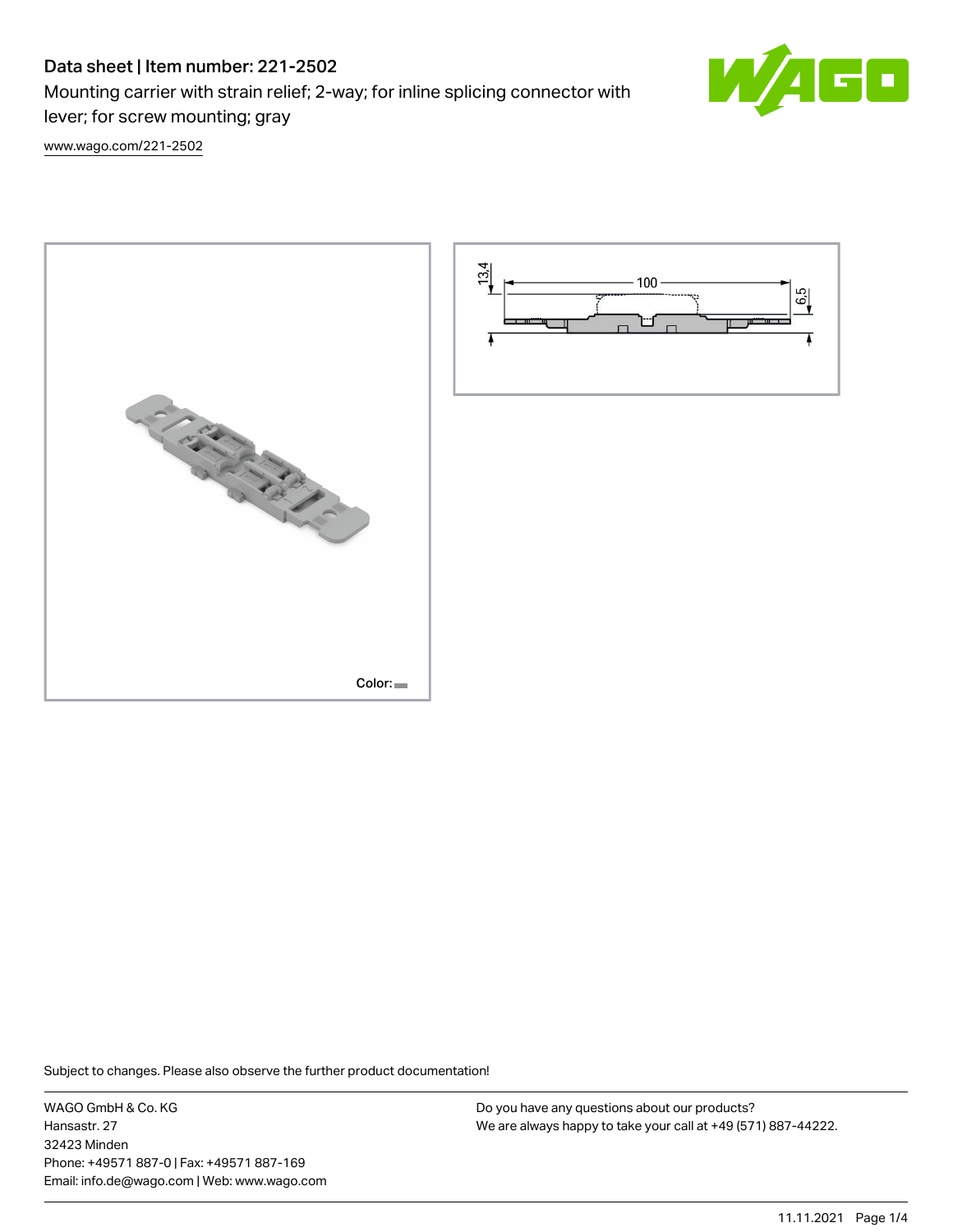[www.wago.com/221-2502](http://www.wago.com/221-2502)





# Data Physical data

| Width                   | 20.8 mm / 0.819 inch |
|-------------------------|----------------------|
| Height from the surface | 6.5 mm / 0.256 inch  |
| Depth                   | 100 mm / 3.937 inch  |

## Material data

| Color     | rr01 |
|-----------|------|
| Weiał<br> |      |

### Commercial data

| PU (SPU)              | 25 (5) Stück  |
|-----------------------|---------------|
| Packaging type        | box           |
| Country of origin     | СN            |
| <b>GTIN</b>           | 4055144066753 |
| Customs tariff number | 39269097900   |

### Optional accessories

#### Mounting

Subject to changes. Please also observe the further product documentation!

| WAGO GmbH & Co. KG                          | Do you have any questions about our products?                 |
|---------------------------------------------|---------------------------------------------------------------|
| Hansastr. 27                                | We are always happy to take your call at +49 (571) 887-44222. |
| 32423 Minden                                |                                                               |
| Phone: +49571 887-0   Fax: +49571 887-169   |                                                               |
| Email: info.de@wago.com   Web: www.wago.com |                                                               |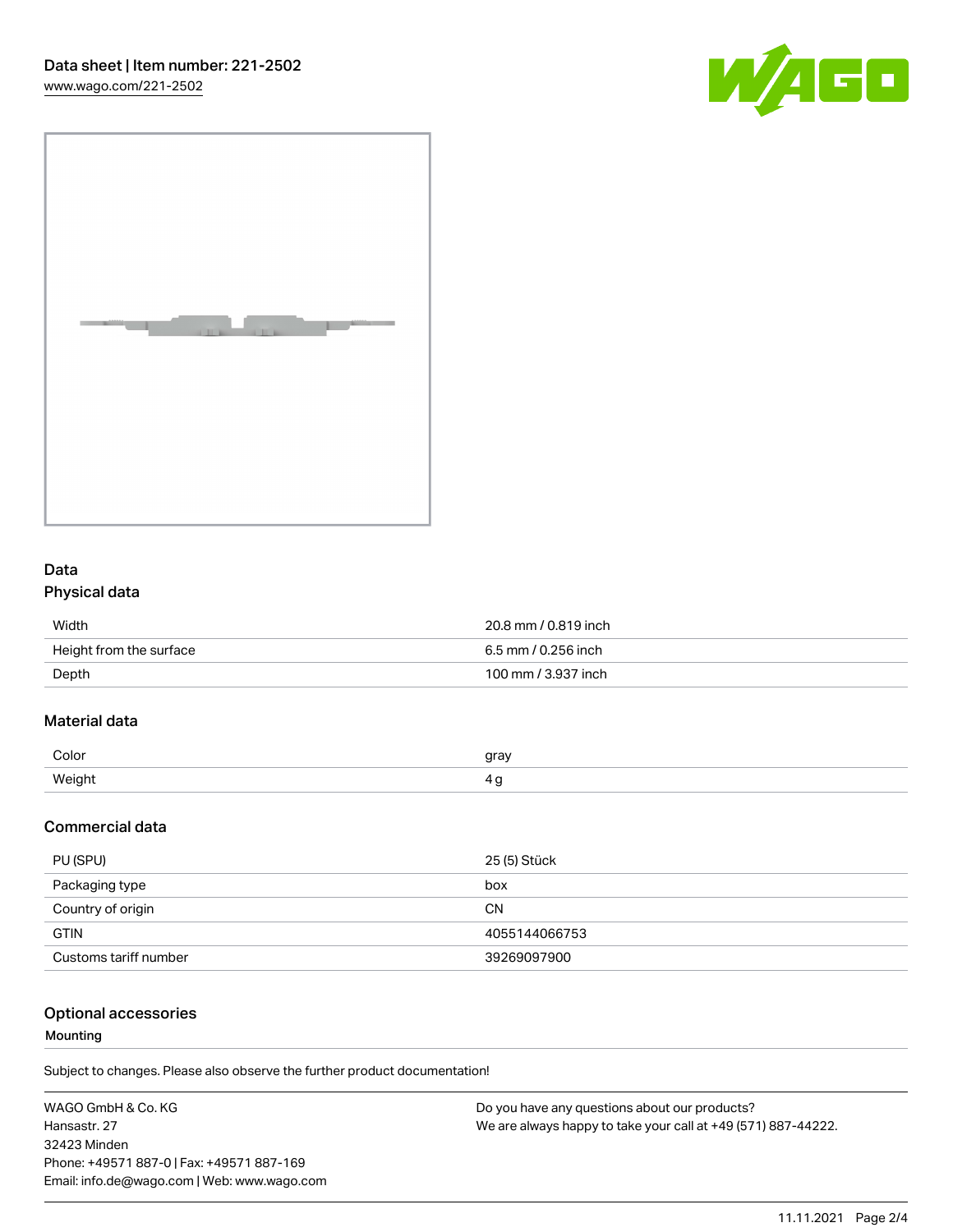### Data sheet | Item number: 221-2502

[www.wago.com/221-2502](http://www.wago.com/221-2502)



|                                                                                                                                                                                                                                                                                                                                                     | Mounting accessories                                                                                                                   |                                                                      |                      |                     |  |  |  |  |
|-----------------------------------------------------------------------------------------------------------------------------------------------------------------------------------------------------------------------------------------------------------------------------------------------------------------------------------------------------|----------------------------------------------------------------------------------------------------------------------------------------|----------------------------------------------------------------------|----------------------|---------------------|--|--|--|--|
| Item no.: 209-119<br>Fixing screw; for 209-120 mounting carrier<br>Item no.: 209-123<br>Mounting foot with screw; can be screwed on terminal blocks with fixing flange; 6.4 mm wide; gray<br>Item no.: 209-120<br>Mounting foot; can be snapped on terminal blocks with snap-in mounting foot; for mounting on relay-<br>modules; 6.4 mm wide; gray |                                                                                                                                        | www.wago.com/209-119<br>www.wago.com/209-123<br>www.wago.com/209-120 |                      |                     |  |  |  |  |
|                                                                                                                                                                                                                                                                                                                                                     |                                                                                                                                        |                                                                      |                      | Marking accessories |  |  |  |  |
|                                                                                                                                                                                                                                                                                                                                                     |                                                                                                                                        |                                                                      |                      | Marking strip       |  |  |  |  |
|                                                                                                                                                                                                                                                                                                                                                     | Item no.: 210-334<br>Marking strips; as a DIN A4 sheet; Strip width 5 mm; Strip length 182 mm; plain; Self-adhesive; white             |                                                                      | www.wago.com/210-334 |                     |  |  |  |  |
| <b>Downloads</b><br><b>Documentation</b>                                                                                                                                                                                                                                                                                                            |                                                                                                                                        |                                                                      |                      |                     |  |  |  |  |
|                                                                                                                                                                                                                                                                                                                                                     |                                                                                                                                        |                                                                      |                      |                     |  |  |  |  |
| <b>Additional Information</b><br>Technical explanations                                                                                                                                                                                                                                                                                             |                                                                                                                                        | Apr 3, 2019                                                          | pdf<br>$2.2$ MB      | Download            |  |  |  |  |
| CAD/CAE-Data                                                                                                                                                                                                                                                                                                                                        |                                                                                                                                        |                                                                      |                      |                     |  |  |  |  |
| CAD data                                                                                                                                                                                                                                                                                                                                            |                                                                                                                                        |                                                                      |                      |                     |  |  |  |  |
| 2D/3D Models 221-2502                                                                                                                                                                                                                                                                                                                               |                                                                                                                                        |                                                                      | URL                  | Download            |  |  |  |  |
| <b>CAE</b> data                                                                                                                                                                                                                                                                                                                                     |                                                                                                                                        |                                                                      |                      |                     |  |  |  |  |
| ZUKEN Portal 221-2502                                                                                                                                                                                                                                                                                                                               |                                                                                                                                        |                                                                      | <b>URL</b>           | Download            |  |  |  |  |
|                                                                                                                                                                                                                                                                                                                                                     | <b>Environmental Product Compliance</b>                                                                                                |                                                                      |                      |                     |  |  |  |  |
| <b>Compliance Search</b>                                                                                                                                                                                                                                                                                                                            |                                                                                                                                        |                                                                      |                      |                     |  |  |  |  |
| screw mounting; gray                                                                                                                                                                                                                                                                                                                                | Environmental Product Compliance 221-2502<br>Mounting carrier with strain relief; 2-way; for inline splicing connector with lever; for |                                                                      | <b>URL</b>           | Download            |  |  |  |  |

### Installation Notes

.<br>Subject to changes. Please also observe the further product documentation!

WAGO GmbH & Co. KG Hansastr. 27 32423 Minden Phone: +49571 887-0 | Fax: +49571 887-169 Email: info.de@wago.com | Web: www.wago.com Do you have any questions about our products? We are always happy to take your call at +49 (571) 887-44222.